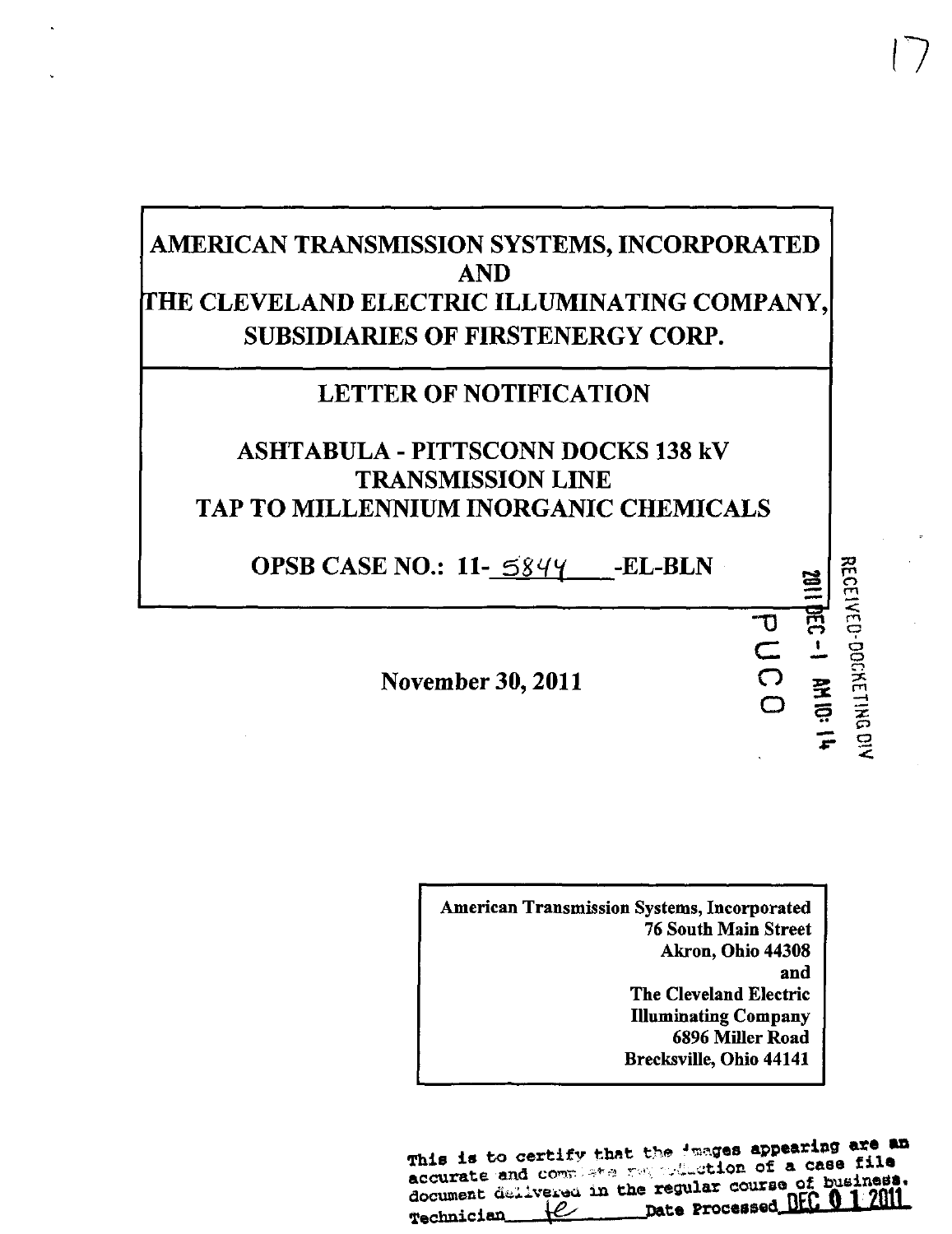#### LETTER OF NOTIFICATION ASHTABULA - PITTSCONN DOCKS 138 kV TRANSMISSION LINE TAP TO MILLENNIUM INORGANIC CHEMICALS

The following information is being provided in accordance with the procedures delineated in Ohio Administrative Code Section 4906-11-01: Letter of Notification Requirements of the Rules and Regulations of the Ohio Power Siting Board.

#### 4906-11-01 (B): General Information

#### $4906-11-01$  (B) (1) a : Name and Reference Number

Name of Project: Ashtabula - Pittsconn Docks 138 kV Transmission Line Tap to Millennium Inorganic Chemicals Project ("Project")

2011 LTFR Reference: This Project is not identified in FirstEnergy Corp.'s 2011 Electric Long-Term Forecast Report ("LTFR") submitted to the Public Utility Commission of Ohio in Case Number 11-1435-EL-FOR.

#### $4906-11-01$  (B) (1) b : Brief Description of Project

In this Project, American Transmission Systems, Incorporated ("ATSI") and The Cleveland Electric Illuminating Company ("CEI"), subsidiaries of FirstEnergy Corp., are proposing to install an approximately 56 foot long, radial fransmission line tap from the existing Ashtabula - Pittsconn Docks 138kV transmission line to a new customer-owned substation.

The layout of the Project is shown on Exhibit 2. The fransmission line tap will extend westerly approximately 56 feet from an existing structure of the existing Ashtabula - Pittsconn Docks (Q-15 fransmission line) 138 kV transmission line to the new customer substation. The customer substation is being installed approximately 3,492 feet east and 330 feet south of the intersection of State Road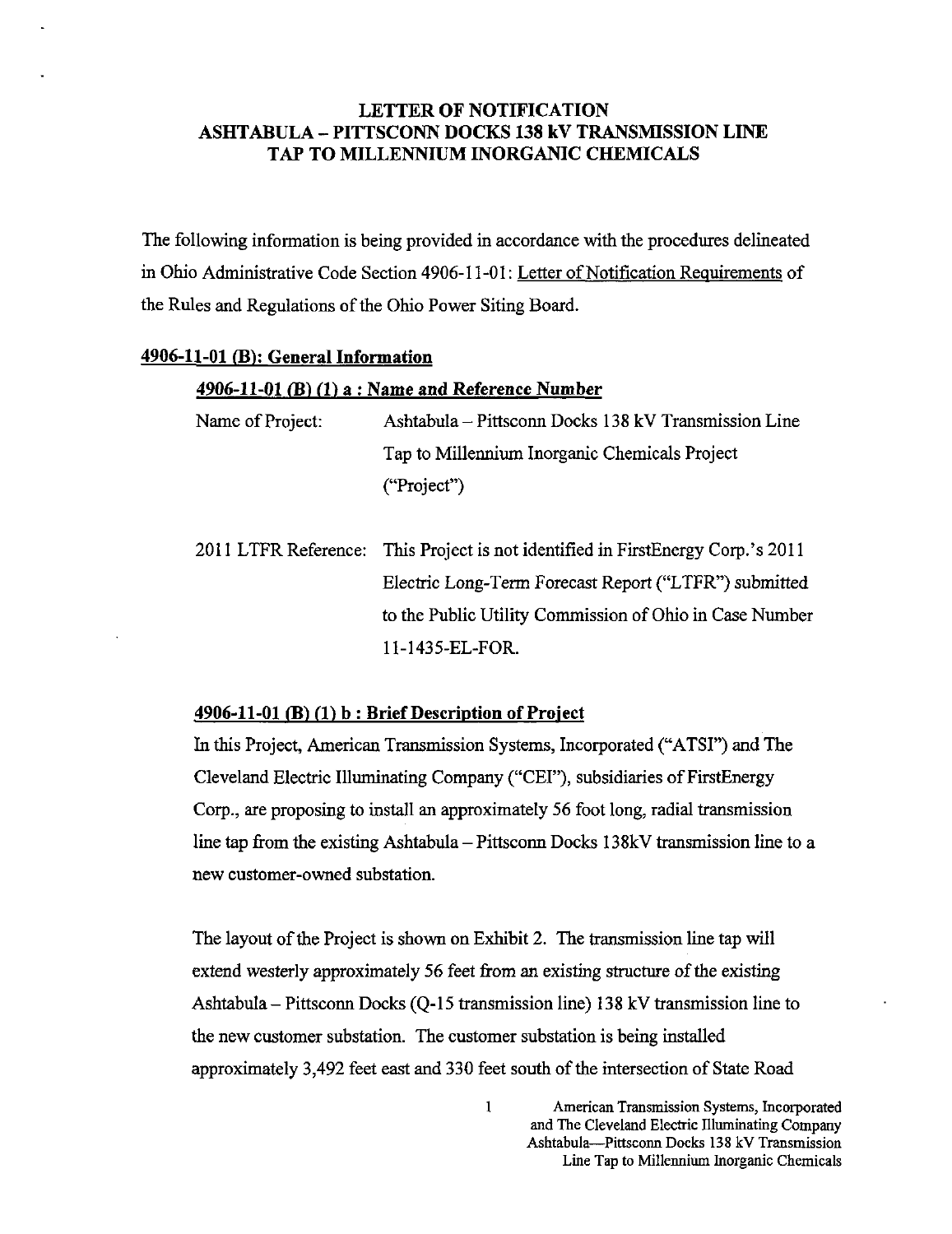and Middle Road. As a part of installing the Project, two (2) new poles will also be installed in the existing Ashtabula - Pittsconn Docks 138 kV Transmission Line to accommodate elecfrical switches. The switches will be located to the north and south of the tap location. Also as part of the Project two (2) new tangent structures will be installed next to the new switch structures in the adjacent Ashtabula – Pittsconn Docks (Q-16 transmission line) 138 kV Transmission Line in order to maintain circuit to circuit clearances.

ATSI owns the existing Ashtabula – Pittsconn Docks 138 kV transmission line and will own the new structures and switches. The Cleveland Electric Illuminating Company will own the new fransmission line tap up to the new-customer owned substation. Millennium Inorganic Chemicals will own the substation.

The Project area is located near the intersection of State Road and Middle Road, in Ashtabula Township, Ashtabula County, Ohio. The general location of the Project is shown in Exhibit 1, which is a partial copy of the United States Geologic Survey, Ashtabula County Ohio Quad Map, ID number 41080-H7. Exhibit 2 shows the general layout of the proposed Project. The proposed Millennium Inorganic Chemicals 138 kV Transmission Line Tap is located in the vicinity of the second existing transmission line structure immediately south of Middle Road, east of State Road.

### $4906-11-01$  (B) (1) c : Why the Project Meets the Requirements for a Letter of **Notification**

The Project meets the requirements for a Construction Notice and a Letter of Notification because the Project is within the types of project defined by Items  $(1)(d)$  and  $(4)(a)$  of the Application Requirement Matrix for Electric Power Transmission Lines in Appendix A of 4906-1-01 of the Ohio Admrnisfrative Code. These items state:

 $\overline{2}$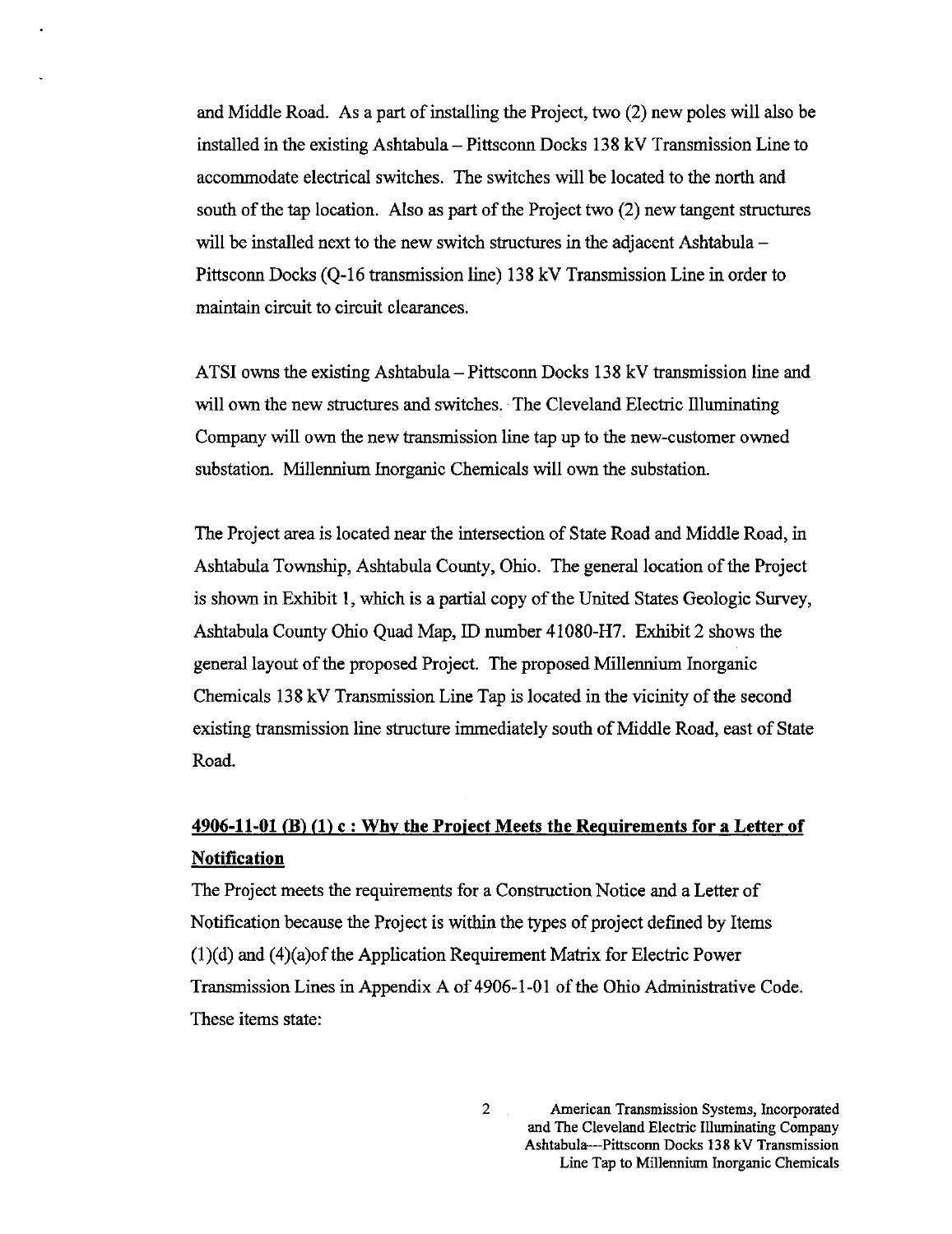(1) Rerouting or extension or new construction of single or multiple circuit electric power transmission line(s) as follows:

(d) Line(s) one hundred twenty-five  $kV$  and above, but less than three hundred kV, and not greater than 0.2 miles in length.

- (4) Replacing electric power transmission line structure(s) with a different type of structure(s) or adding structure(s) within an existing electric power transmission line and:
	- (a) Two miles or less of new right-of-way required.

The proposed Project includes installing one approximately 56 foot long singlecircuit 138 kV fransmission line tap, with two (2) new poles in the existing fransmission line to support electrical switches and two (2) new poles in the adjacent transmission line.

#### $4906-11-01$  (B) (2): Need for the Project

The proposed Project is essential for serving an existing customer. Millennium Inorganic Chemicals is an industrial customer that is looking to improve reliability by moving from 13.8 kV service to a 138 kV service. Non-conforming loads, the largest of which is a 500 HP motor, exist at the customer site. Also three additional 1 MW air compressors will be added in the near future. ATSI and CEI will be providing partial service of 20 MW with reserve capacity for an additional 10 MW. The Ashtabula  $-$  Pittsconn Docks 138 kV Transmission Line is the closest fransmission line to the customer's facility.

#### 4906-11-01 (B) (3): Location Relative to Existing or Proposed Lines

The location of the Project relative to existing or proposed fransmission lines is shown in the FirstEnergy System Facilities map, included as the last page of Chapter 3 of the confidential portion of the FirstEnergy Corp. 2011 Long-Term Forecast Report submitted to the PUCO in case no. 11-1435-EL-FOR under rules 4901:5- 5:04 (C) of the Ohio Administtative Code. This map is incorporated by reference only, and shows ATSI's 345 kV and 138 kV fransmission lines and fransmission substations, including the location of the Ashtabula-Pittsconn Docks 138 kV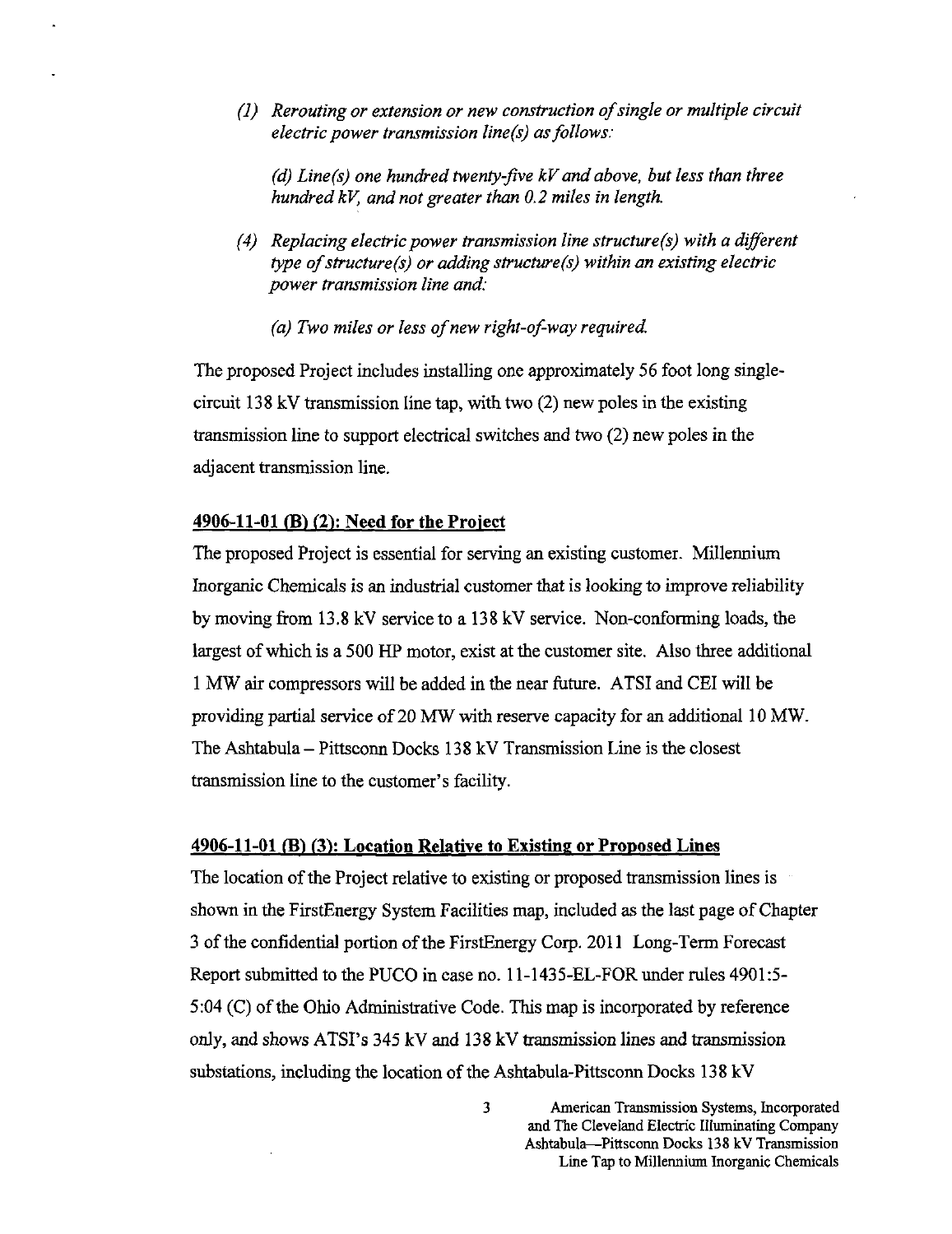transmission line. The project area is located approximately 4 7/8 inches (11 by 17 inch printed version) from the right edge of the map box and 2 inches (11 by 17 inch printed version) from the top of the map box. The general location of the Project is shown on Exhibit No. 1. The general layout of the Project is shown in Exhibit No. 2.

#### 4906-11-01 (B) (4): Alternatives Considered

There were no other reasonable alternatives.

#### 4906-11-01 (B) (5): Construction Schedule

Construction on the Project is expected to begin on approximately May 1, 2012 and is expected to be completed and placed in-service by June 1, 2012.

#### 4906-11-01 (B) (6): Area Map

Exhibit No. 1 is a map depicting the general location of the project site. To locate and view the project site from the Columbus, Ohio area, travel north on Interstate 71 for approximately 113 miles. Take exit 220 to merge onto 1-271 N toward Erie, PA approximately 40.3 miles. Merge onto 1-90 E for approximately 39.5 miles. Take exit 228 for OH-11 toward Youngstown/Ashtabula for 0.2 miles. Keep left at fork to continue toward OH-11 N go approximately 0.2 miles. Keep right at fork and follow signs for OH-11 N/Ashtabula and merge onto OH-11 N go approximately 4.8 miles. Take the E 21<sup>st</sup> Street exit go approximately 0.3 miles. Turn right onto E  $21<sup>st</sup>$  Street go approximately 0.4 miles. Take the first left onto State Road go approximately 459 feet. Take the first right onto Middle Road go approximately 0.5 miles, and the Project site will be on the south side of Middle Road.

#### 4906-11-01 (B) (7): Property Owner List

The following is the property information for which an easement has not yet been obtained to construct the project; an easement will be obtained prior to the start of construction.

ABC Chemicals Inc. DBA\ Millennium Inorganic Chemicals

> American Transmission Systems, Incorporated and The Cleveland Electric Illuminating Company Ashtabula—^Pittsconn Docks 138 kV Transmission Line Tap to Millennium Inorganic Chemicals

 $\overline{\mathbf{4}}$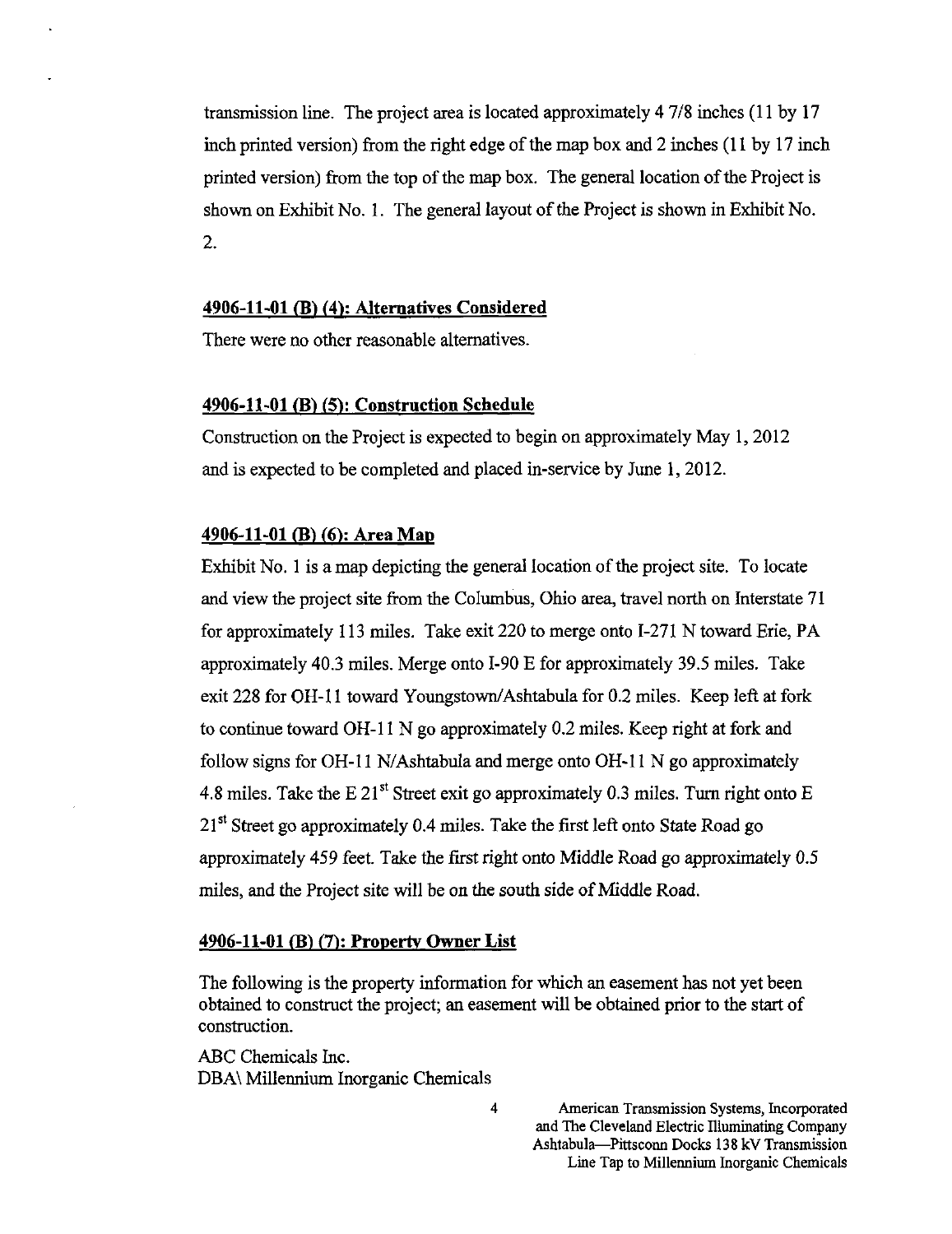20 Wight Ave. Hunt Valley, MD 21030

#### 4906-11-01 (C): Technical Features of the Project

#### 4906-11-01 (C) (1): Operating Characteristics

The new fransmission line tap will be designed and constructed for 138 kV operation. The fransmission line tap has the following characteristics:

| Voltage:         | 138 kV                                 |  |  |
|------------------|----------------------------------------|--|--|
| Conductor:       | 795 kcmil 26/7 ACSR                    |  |  |
| Ground Wire:     | 7#8 Alumoweld                          |  |  |
| Insulators:      | Polymer Horizontal Post                |  |  |
| Structure types: | Exhibit No. $3 - Tangent$ Structure    |  |  |
|                  | Exhibit No. 4 – Switch Structure       |  |  |
|                  | Exhibit No. 5 - Existing Tap Structure |  |  |

The proposed project is located within the existing 100 foot right-of-way of the Ashtabula - Pittsconn Docks 138 kV Transmission Line, and all new rights-of-way to be obtained are located on property ovraed by the customer requesting the Project. Because the project is located on customer property and is being installed at the customer's request, the Applicants expect that there will be no issues in obtaining the rights-of-way from the customer that are necessary to support the Project.

#### 4906-11-01 (C) (2) a : Calculated Electric and Magnetic Fields

The following table itemizes the line loading of the fransmission line tap being installed in the proposed Project. The normal line loading of 71.1 amps and emergency line loading of 71.1 amps is based on the maximum load to be served to the customer owned substation. The winter rating is based on the continuous maximum conductor ratings (MCR) of the circuits for an ambient temperature of zero degrees centigrade (32 deg. F), wind speed of 1.3 miles per hour, and a circuit design operating temperature of 100 degrees centigrade (212 deg. F).

5 American Transmission Systems, Incorporated and The Cleveland Electric Illuminating Company Ashtabula-Pittsconn Docks 138 kV Transmission Line Tap to Millennium Inorganic Chemicals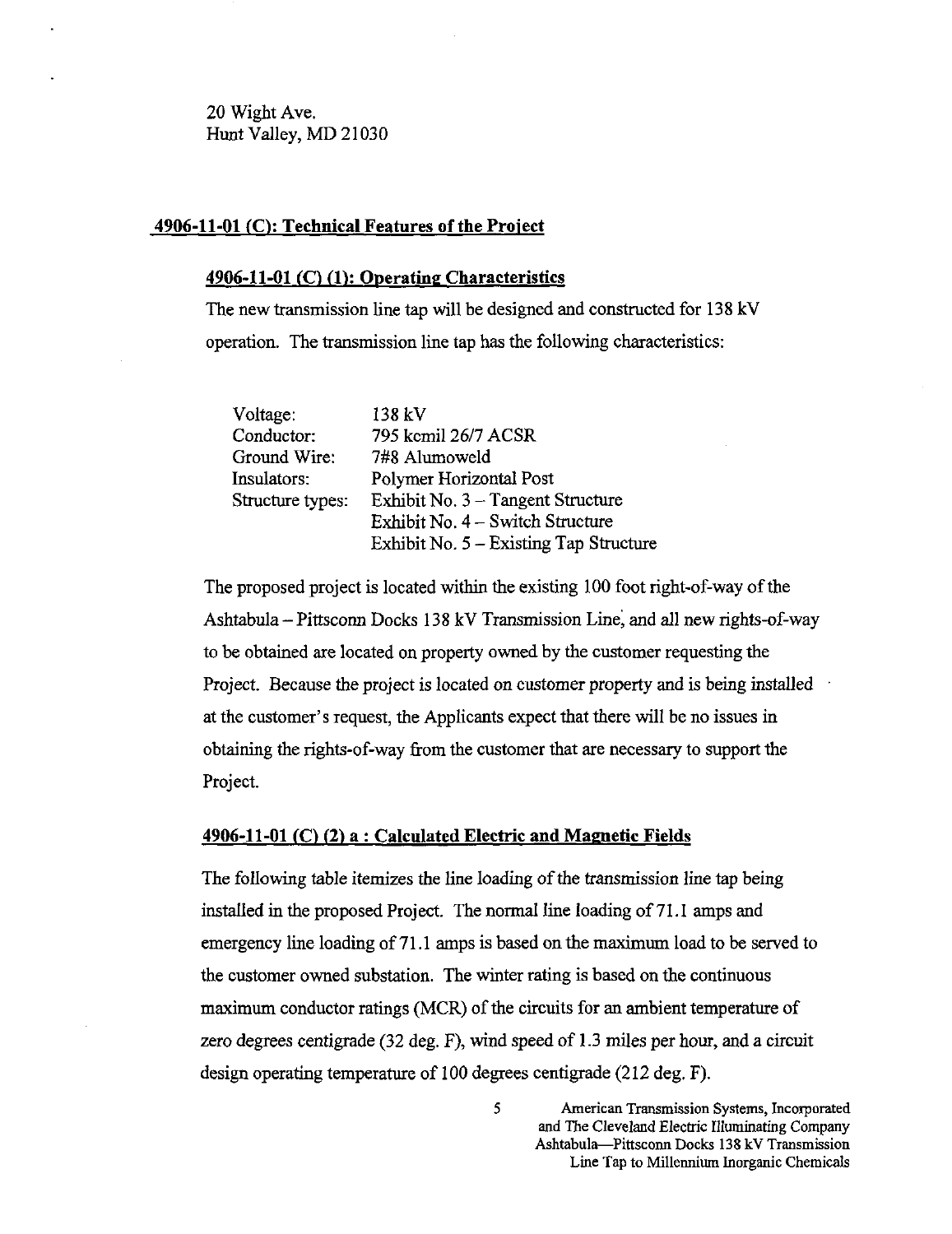| <b>Line Name</b>                                                                              | <b>Normal Loading</b> | Emergency           | <b>Winter Rating</b> |
|-----------------------------------------------------------------------------------------------|-----------------------|---------------------|----------------------|
|                                                                                               | Amps                  | <b>Loading Amps</b> | Amps                 |
| Ashtabula-Pittsconn Docks 138 kV<br>Transmission Line Tap to Millennium<br>Inorganic Chemical | 71.1                  | 71.1                | 1318                 |

The following EMF calculations were performed using the EPRIEMF Workstation 2009 program software. This program software assumes the input fransmission line configuration is located on flat terrain. Also, a balanced, three-phase circuit loading is assumed for the fransmission circuits. The model utilizes the normal, emergency, and winter rating of the tap.

| <b>EMF CALCULATIONS</b> |                                | <b>Electric Field</b><br>kV/meter | <b>Magnetic Field</b><br>mGauss |
|-------------------------|--------------------------------|-----------------------------------|---------------------------------|
| Normal                  | <b>Under Lowest Conductors</b> | 0.50                              | 4.39                            |
| Loading                 | At Right-of-Way Edges          | 0.15                              | 3.35                            |
| Emergency<br>Loading    | <b>Under Lowest Conductors</b> | 0.50                              | 4.39                            |
|                         | At Right-of-Way Edges          | 0.15                              | 3.35                            |
| Winter<br>Rating        | <b>Under Lowest Conductors</b> | 0.50                              | 81.47                           |
|                         | At Right-of-Way Edges          | 0.15                              | 47.80                           |

#### 4906-11-01 (C) (2) b : EMF Discussion

#### Background Information

Electric and magnetic fields (EMFs) are naturally occurring in the environment and can be found in the Earth's interior and in the human body. EMFs are generated essentially anywhere there is a flow of electricity, including electrical appliances and power equipment. Electric fields are associated with the voltage of the source; magnetic fields are associated with the flow of current in a wire. The strength of these fields decreases rapidly with distance from the source. EMFs associated with electricity use are not disruptive to cells like x-rays or ulfraviolet rays from the sun. These fields are thought to be too weak to break molecules or chemical bonds in cells. Extensive research has been conducted over the past three decades to determine whether EMFs are associated with adverse health effects. A number of independent scientific panels have reviewed the research and have stated that there

6 American Transmission Systems, Incorporated

and The Cleveland Electric Illuminating Company Ashtabula—Pittsconn Docks 138 kV Transmission Line Tap to Millennium Inorganic Chemicals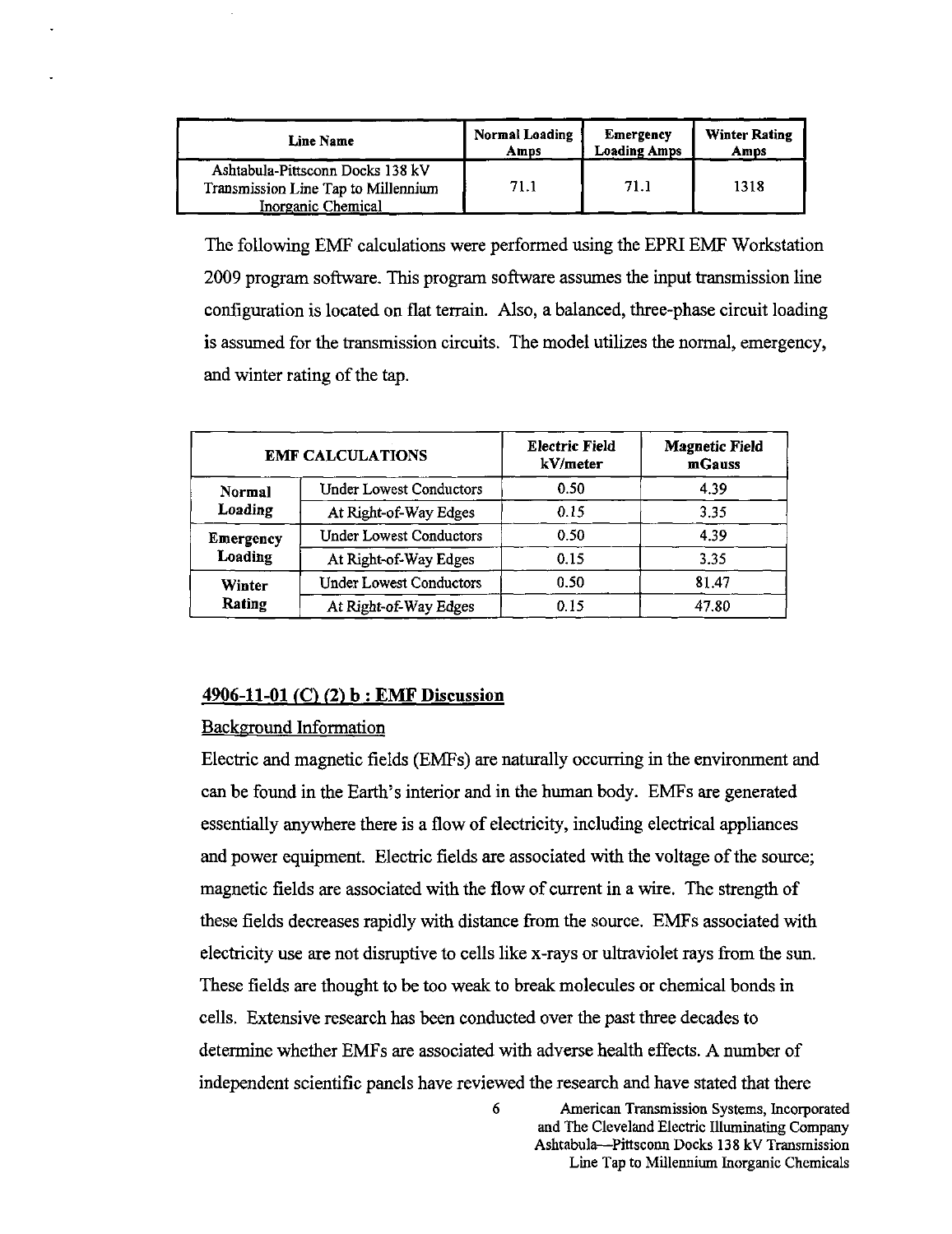is no basis to conclude that EMFs cause adverse health effects nor has it been shown that levels in everyday life are harmful.

#### Recent Developments

As a part of the National Energy Policy Act of 1992, the Electric and Magnetic Fields Research and Public Information Dissemination (EMF RAPID) program was initiated within the five-year effort under the National EMF Research Program. The culmination of this five-year effort resulted in a final RAPID Working Group report, which was released for public review in August 1998. The Director of the National Institutes of Environmental Health Sciences (NIEHS) then prepared a final report to Congress after receiving public comments.

The NIEHS' Director's final report, released to Congress on May 4, 1999, concluded that exfremely low frequency electric and magnetic fields (ELF-EMF) exposure cannot be recognized at this time as entirely safe because of weak scientific evidence that exposure may pose a leukemia hazard. The Director further stated that the conclusion of this report is insufficient to warrant aggressive regulatory concern.

#### Sources for Additional Information

The following websites sponsored by federal agencies or other organizations provide additional information on EMF:

- Centers for Disease Control/National Institute for Occupational Safety and Health: <http://www.cdc.gov/niosh/topics/emf/>
- National Institute of Environmental Health Sciences (NIEHS) EMF Rapid Program: <http://www.niehs.nih.gov/emfrapid/home.htm>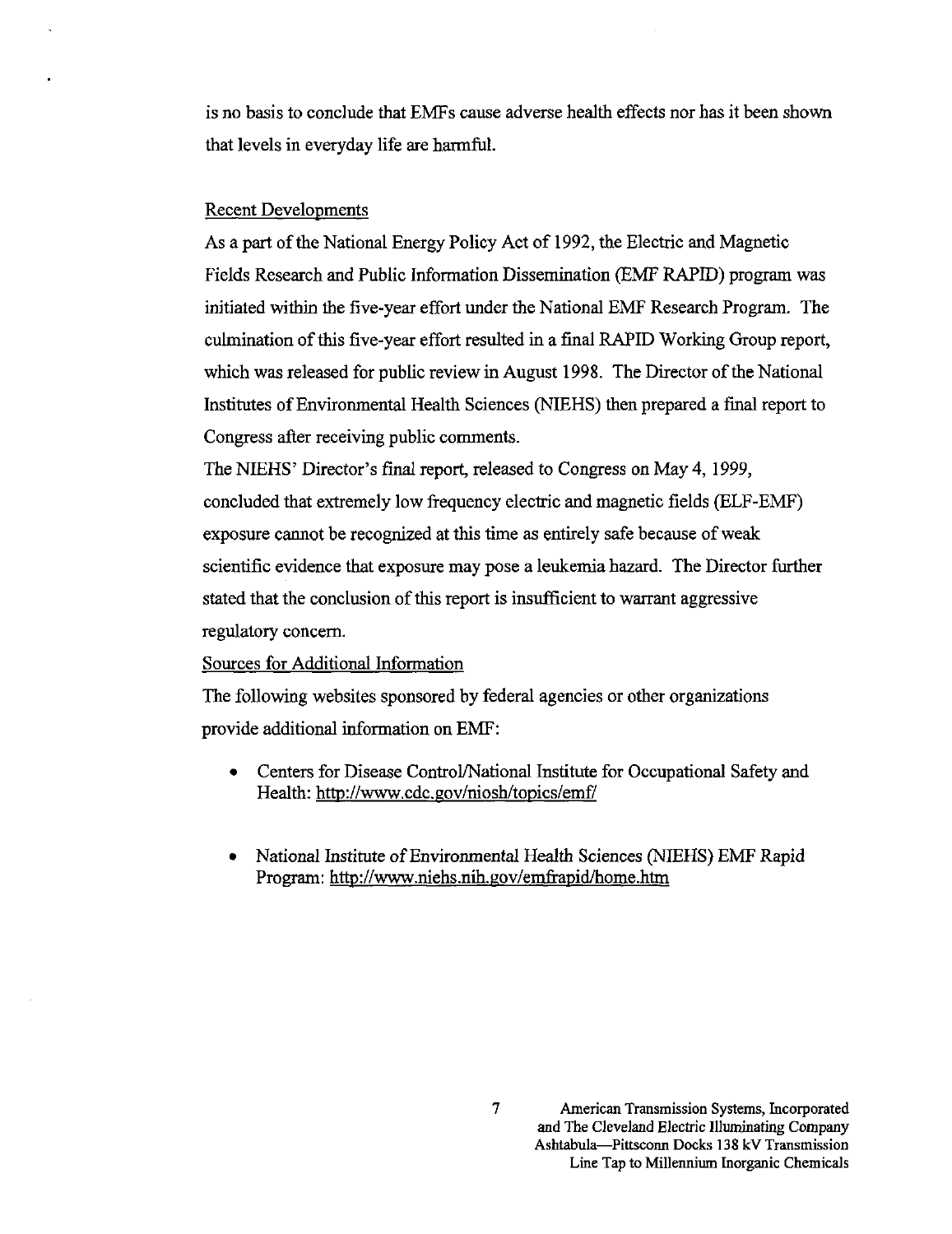#### 4906-11-01 (C) (3): Estimated Costs

The estimated capital costs by FERC Accounts for the proposed Project are:

| Account                            | Cost      |  |
|------------------------------------|-----------|--|
| 350 Land Rights, Engineering, Ect. | \$110,000 |  |
| 355 Poles and Fixtures             | 8,000     |  |
| 356 Overhead Conductors & Devices  | 60,000    |  |
| Removal                            |           |  |
|                                    |           |  |
| Total                              | \$178,000 |  |

#### 4906-11-01 (D): Socioeconomic Data

#### 4906-11-01 (D) (1): Land Use

The Project area is located in an indusfrial area. Neighboring land use in the area of the proposed Project includes some residential and indusfrial. Based on the U.S. Bureau of Census estimates, the 2010 population of the Ashtabula Township was 20,941. The 2010 population of Ashtabula County, Ohio was estimated at 101,497.

#### 4906-11-01 (D) (2): Agricultural Land

The placement of the new structures will not impact agricultural land use. There will be no structures in agricultural land.

#### 4906-11-01 (D) (3): Archaeological or Cultural Resources

As part of ATSI's investigation of the project site, a search of the Ohio Historic Preservation Office (OHPO) National Register of Historic Places on-line database was conducted. This search did not identify the existence of any archeological or cultural within the project area. Properties in the OHPO database include all Ohio listings on the National Register of Historic Places as well as districts, sites, buildings, structures, and objects that are significant in American history, architecture, archeology, engineering, and culture.

> American Transmission Systems, Incorporated and The Cleveland Electric Illuminating Company Ashtabula—Pittsconn Docks 138 kV Transmission Line Tap to Millennium Inorganic Chemicals

8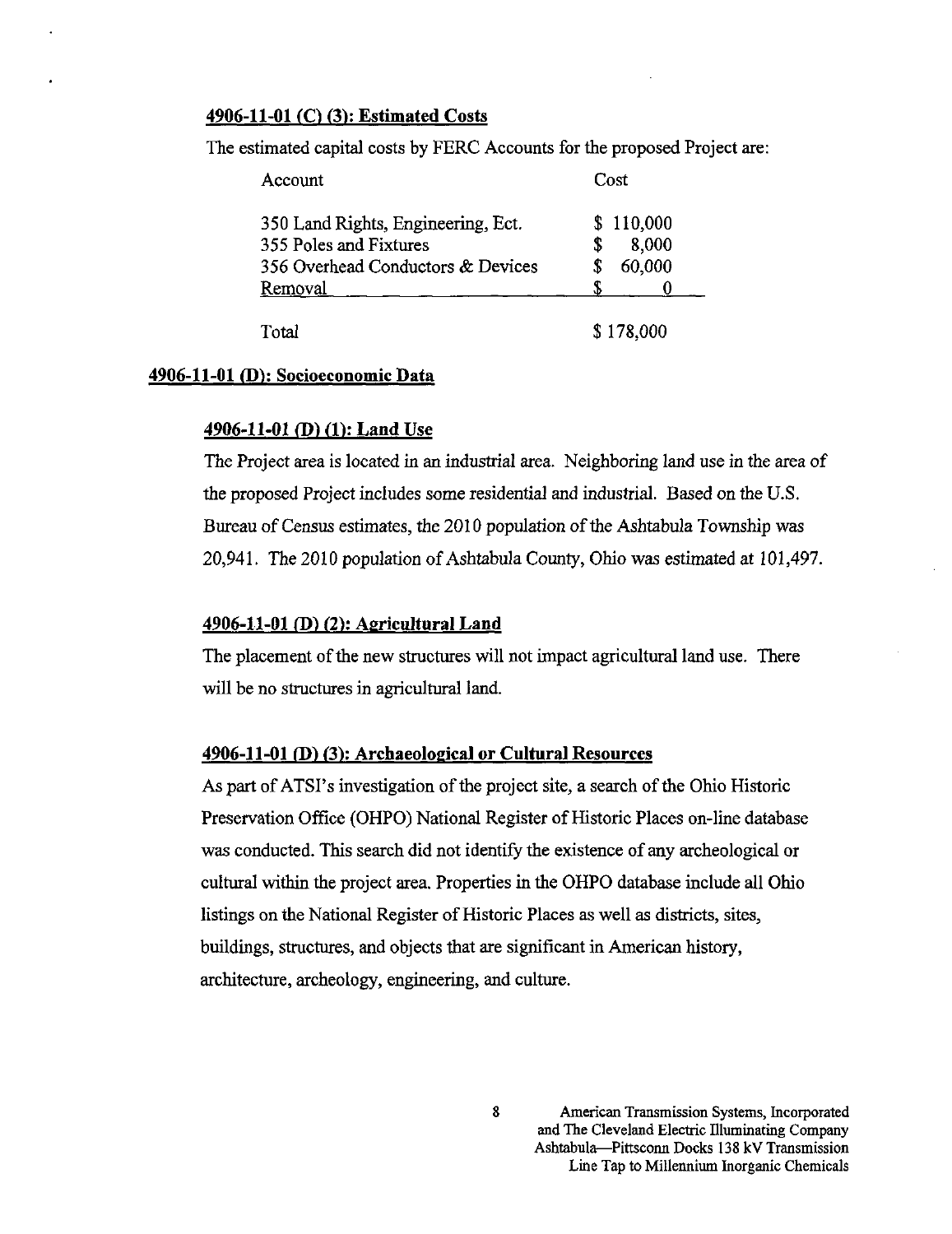#### 4906-11-01 (D) (4) a : Documentation of Letter of Notification Transmittal

This Letter of Notification is being provided concurrently to the following officials of the Ashtabula Township and Ashtabula County, Ohio.

#### Ashtabula County

The Honorable Peggy A. Carlo President, Ashtabula County Commissioner 25 West Jefferson Sfreet Jefferson, OH 44047

The Honorable Joe Moroski Ashtabula County Commissioner 25 West Jefferson Sfreet Jefferson, OH 44047

The Honorable Daniel R. Claypool Ashtabula County Commissioner 25 West Jefferson Sfreet Jefferson, OH 44047

#### Ashtabula Township

The Honorable Joseph J. Pete Ashtabula Township Trustee, Trustee Chairman 2718 North Ridge Road East Ashtabula, Ohio 44004

The Honorable Stephen J. McClure Ashtabula Township Trustee, Trustee Vice-Chairman 2718 North Ridge Road East Ashtabula, Ohio 44004

Mr. Timothy T. Martin, P.E., P.S. Ashtabula County Engineer 186 East Satin Sfreet Jefferson, OH 44047

Mr. Albert J. Dispenza Jr. Ashtabula County Planning Commission 25 West Jefferson Street Jefferson, OH 44047

Ms. Lisa Hawkins Clerk of Commissioners, Ashtabula County 25 West Jefferson Sfreet. Jefferson, OH 44047

The Honorable Bambi Paulchel Ashtabula Township Trustee 2718 North Ridge Road East Ashtabula, Ohio 44004

Mr. Robert S. Dille Ashtabula Township, Fiscal Officer 2718 North Ridge Road East Ashtabula, Ohio 44004

Copies of the fransmittal letters to these officials have been included with the fransmittal letter submitthig this Letter of Notification to the Ohio Power Siting Board.

American Transmission Systems, Incorporated and The Cleveland Electric Illuminating Company Ashtabula—^Pittsconn Docks 138 kV Transmission Line Tap to Millennium Inorganic Chemicals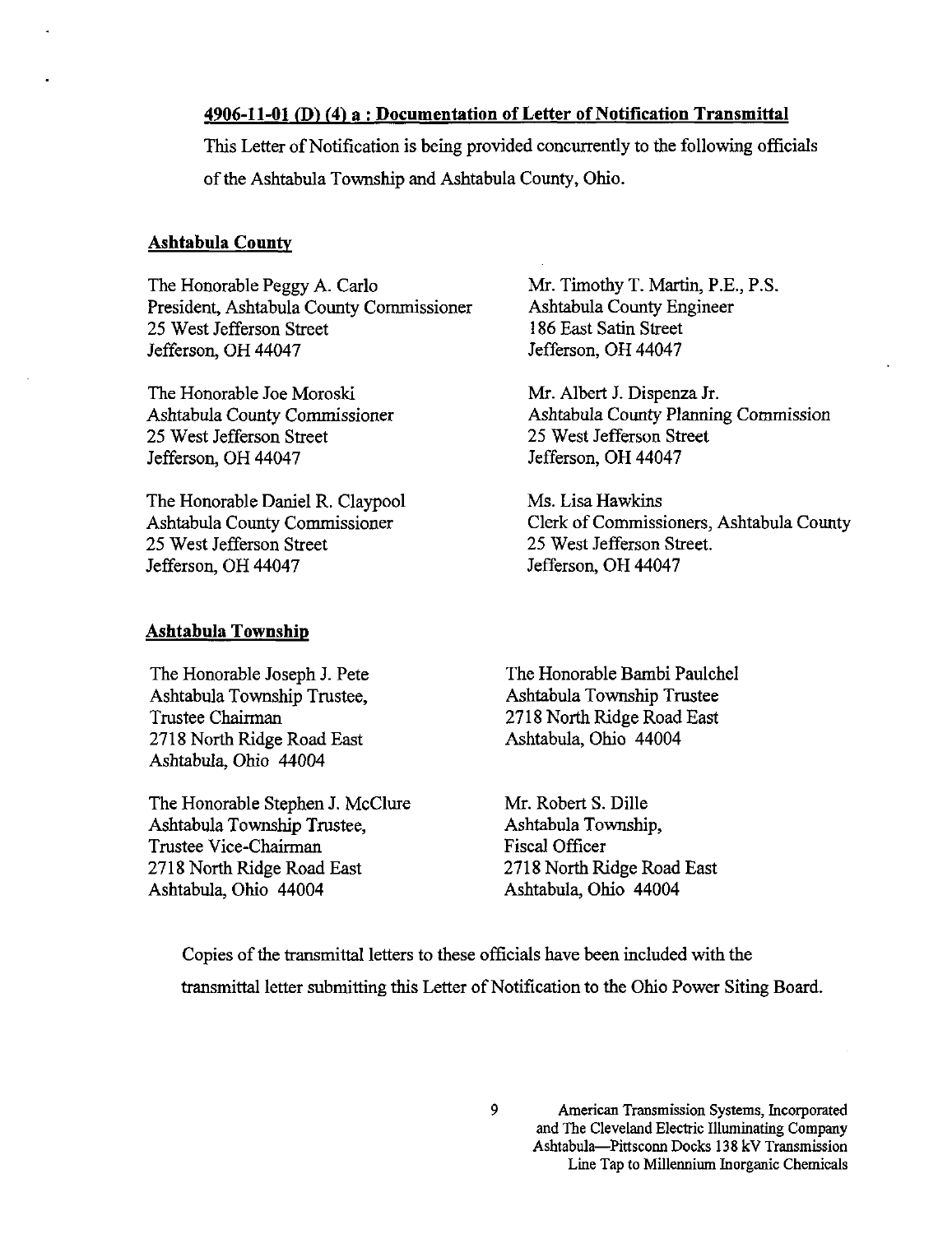#### 4906-11-01 (D) (4) b; Public Information Program

The Cleveland Electric Illuminating Company External Affairs Manager will advise local officials of features and the status of the proposed project as necessary.

#### 4906-11-01 (D) (5): Current or Pending Litigation

There is no known current or pending litigation involving this Project.

#### 4906-11-01 (D) (6): Local, State, and Federal Requirements

There are no known local, state, or federal requirements that must be met prior to commencement of construction on the proposed fransmission line Project.

#### 4906-11-01 (E): Environmental Data

#### 4906-11-01 (E) (1): Endangered, Threatened, and Rare Species Investigation

A written request was submitted via fax to the Ohio Department of Natural Resources (ODNR) on November 16, 2011 to research the presence of any endangered, threatened, or rare species within the Project area. The ODNR's response of November 16,2011, attached as Exhibit 6, indicated that they have no records of rare or endangered species within one half mile of the identified Project area.

#### 4906-11-01 (E) (2); Areas of Ecological Concern

A visual assessment of the Project area did not identify areas of ecological concern in the immediate vicinity of the Project

#### 4906-11-01 (E) (3): Additional Information

Construction and operation of the proposed Project will be in accordance with the requirements specified in the latest revision of the NESC, as adopted by the PUCO, and will meet all applicable safety standards established by OSHA.

American Transmission Systems, Incorporated and The Cleveland Electric Illuminating Company Ashtabula-Pittsconn Docks 138 kV Transmission Line Tap to Millennium Inorganic Chemicals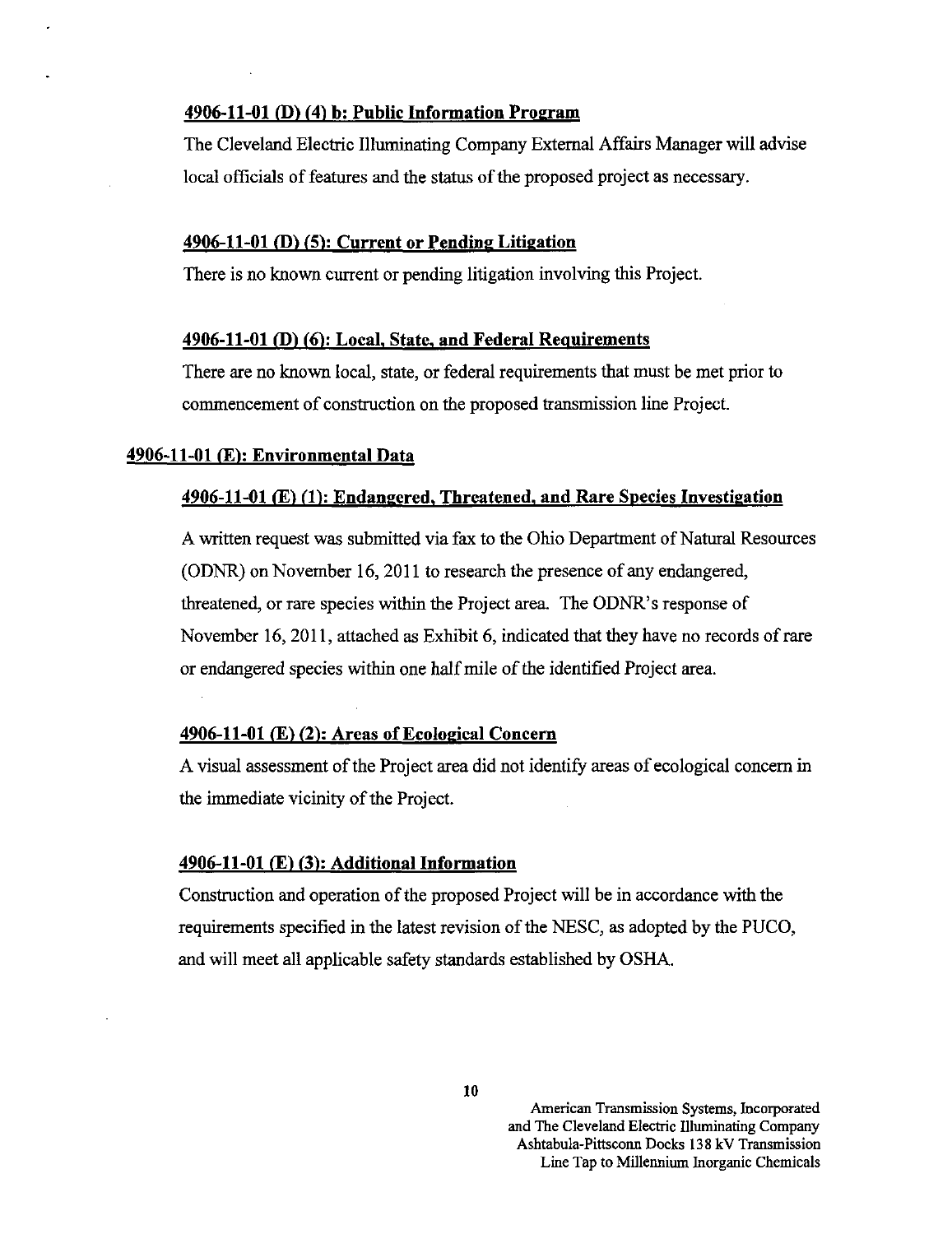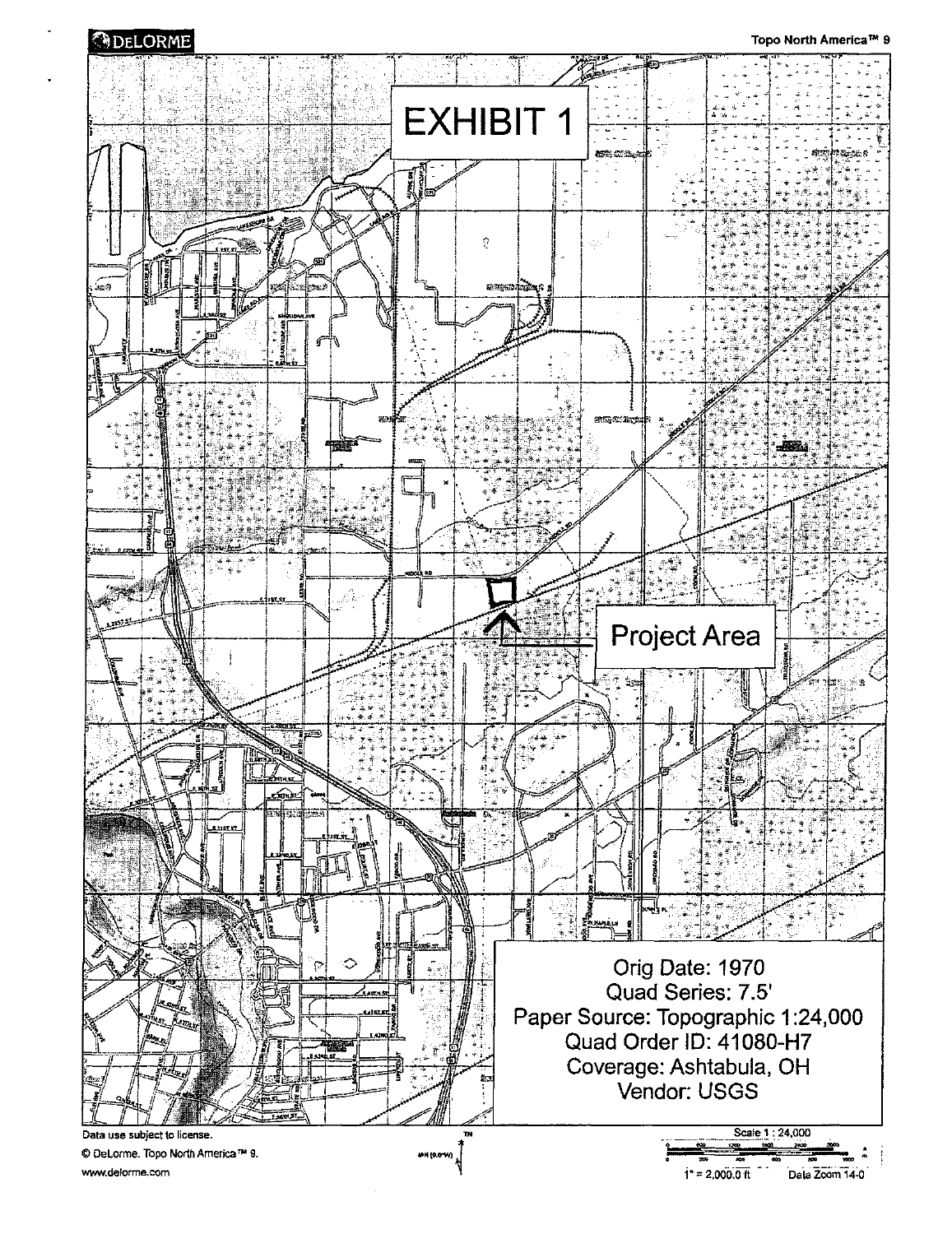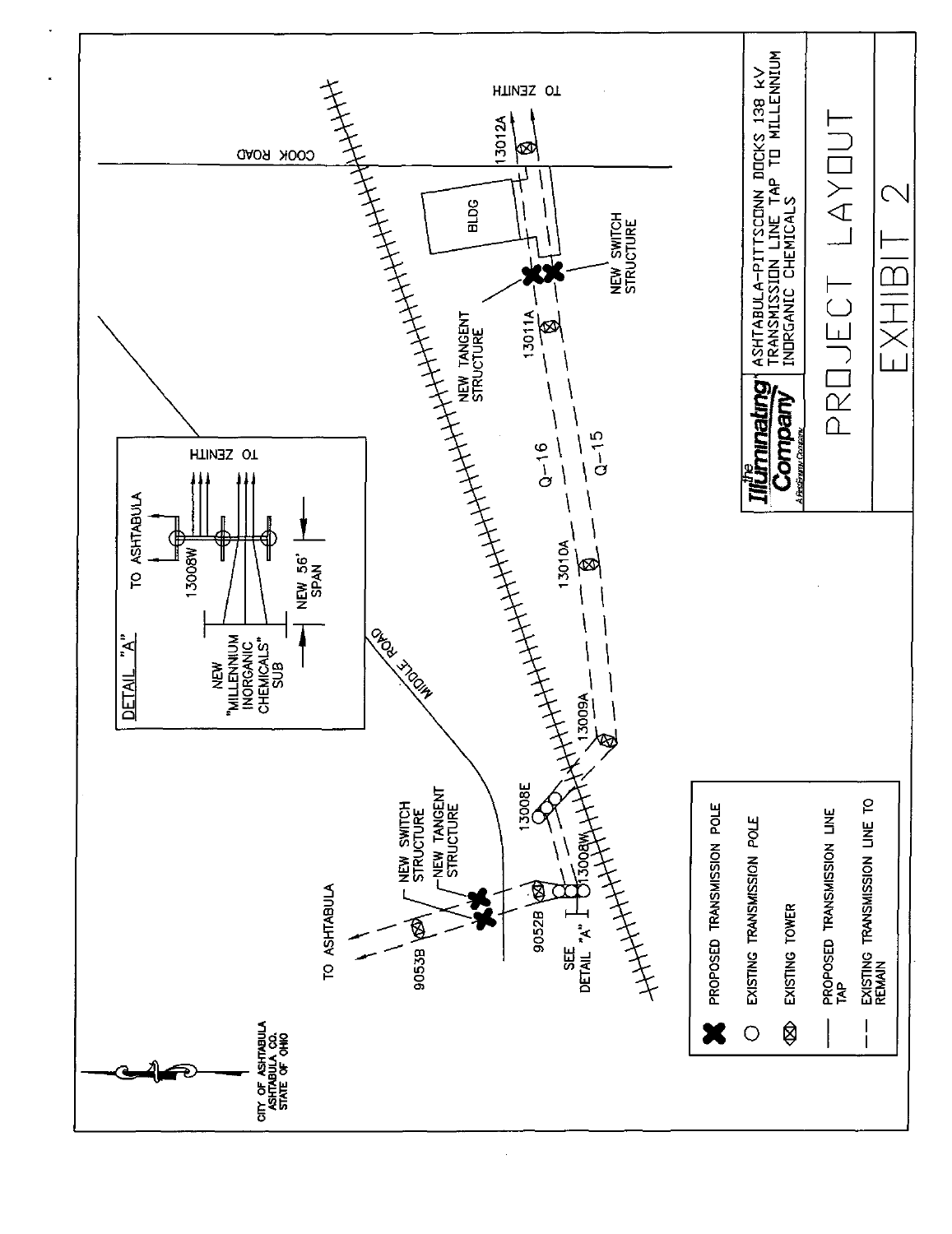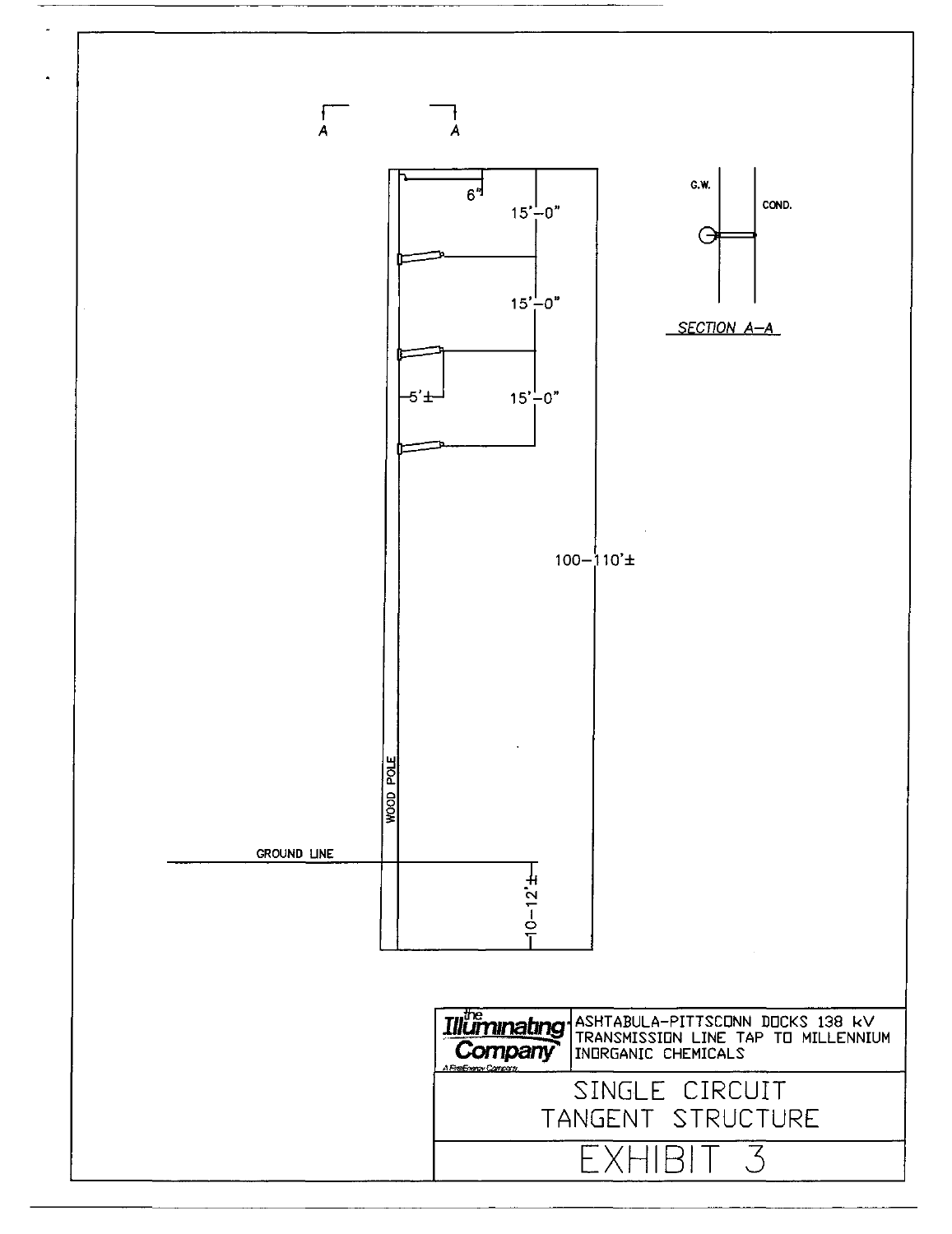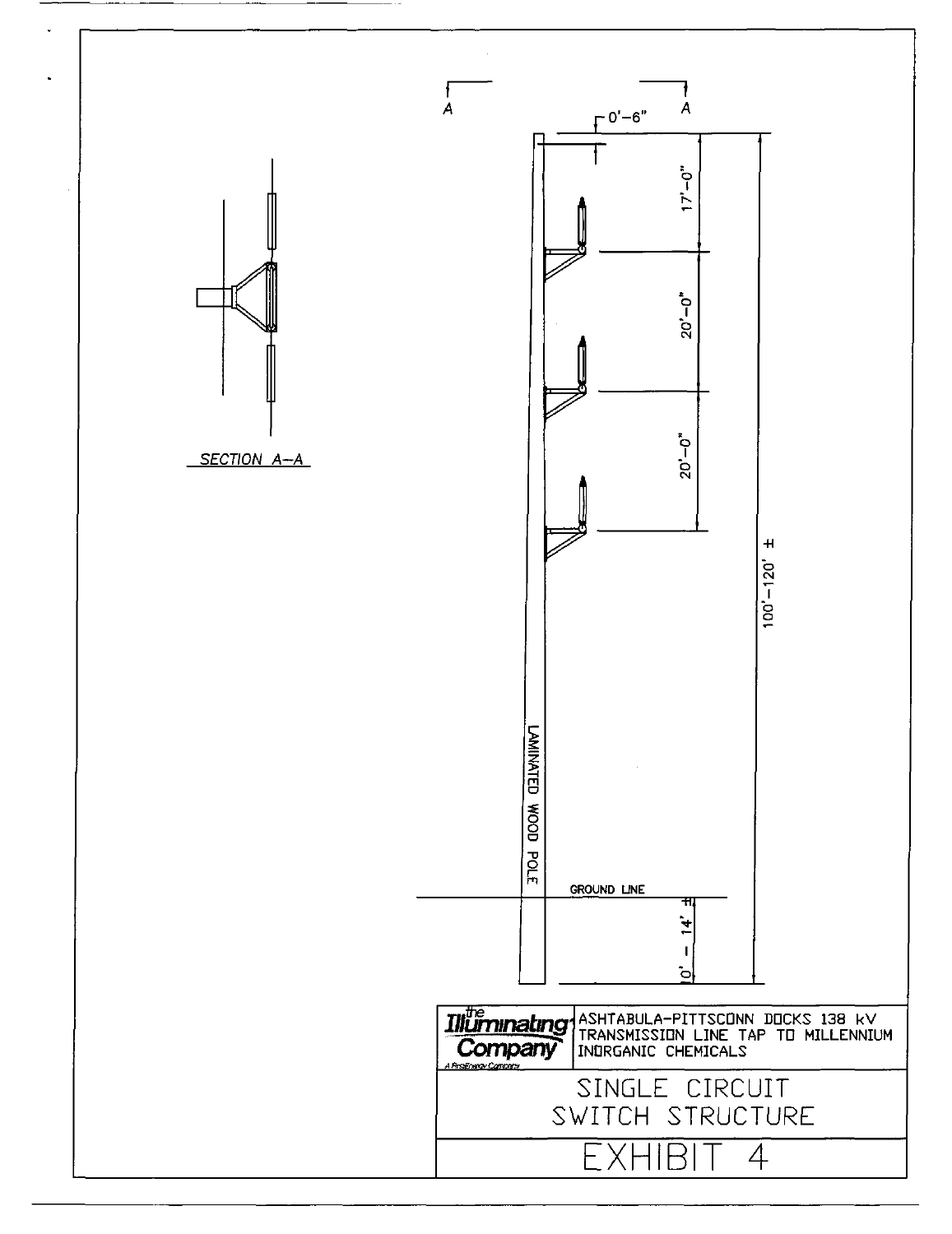